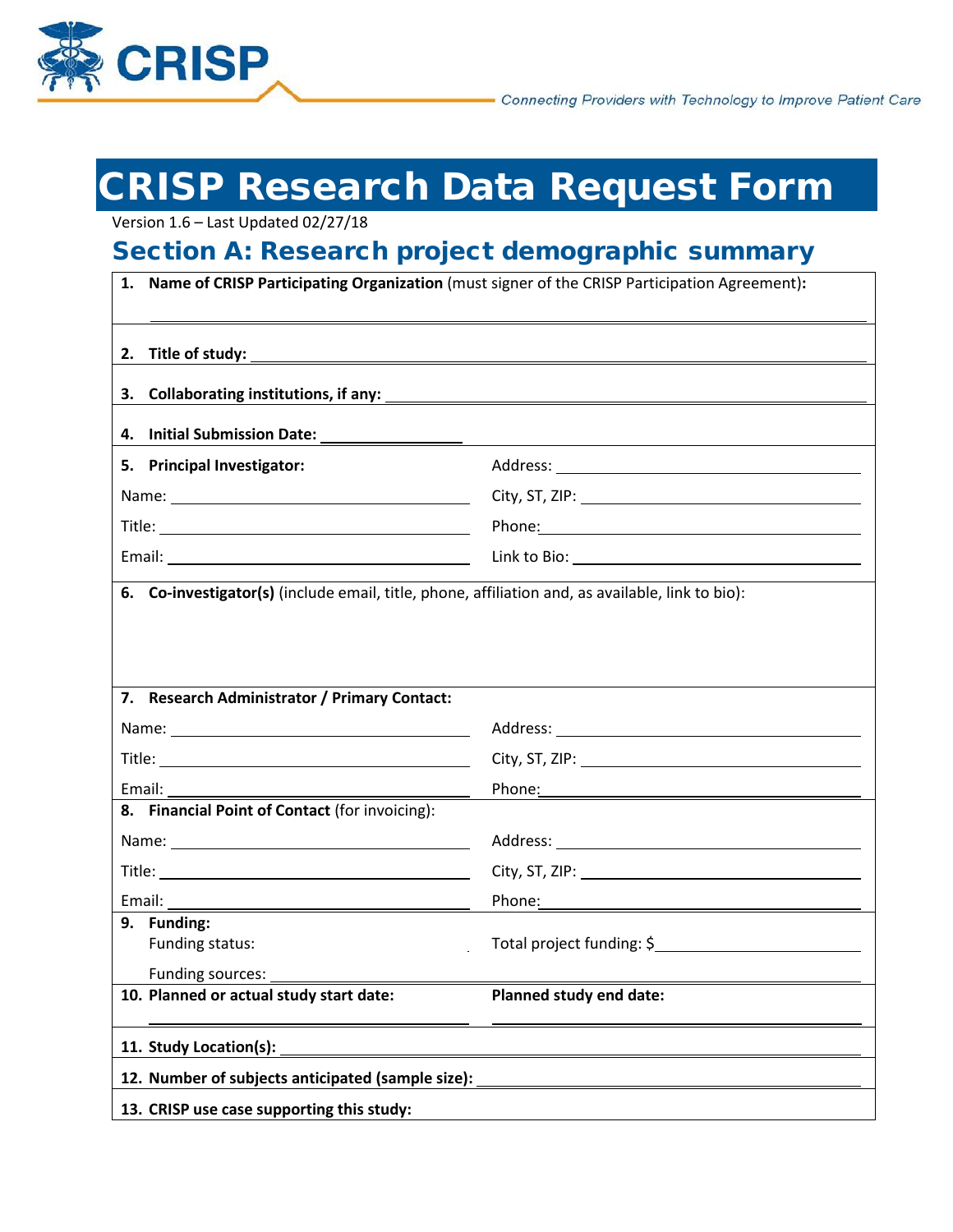

# Section B: Study information

| 14. Summary description of study objectives, methodology, and population / sample size (Details will be   |
|-----------------------------------------------------------------------------------------------------------|
| provided in the submitted supporting documentation. Max 500 words.):                                      |
|                                                                                                           |
|                                                                                                           |
|                                                                                                           |
|                                                                                                           |
|                                                                                                           |
|                                                                                                           |
|                                                                                                           |
|                                                                                                           |
|                                                                                                           |
|                                                                                                           |
|                                                                                                           |
|                                                                                                           |
|                                                                                                           |
|                                                                                                           |
|                                                                                                           |
|                                                                                                           |
|                                                                                                           |
|                                                                                                           |
|                                                                                                           |
|                                                                                                           |
|                                                                                                           |
|                                                                                                           |
| 15. Describe how CRISP data will be used to support the study:                                            |
|                                                                                                           |
|                                                                                                           |
|                                                                                                           |
|                                                                                                           |
|                                                                                                           |
|                                                                                                           |
|                                                                                                           |
| 16. Describe how the data request meets policy requirements under permitted uses of CRISP data and        |
| authorizes CRISP to allow the researcher access to the requested data sources. If there is not a          |
| current research data use case that has been approved, please describe the general use under which        |
| your data request would fall (e.g., request for a limited set of deidentified data to identify condition  |
| prevalence, etc.). Describe how this study would provide benefit to CRISP participants, their affiliates, |
| or the residents of the region CRISP serves. Please see the CRISP website and the Participation           |
| Agreement material amendment for research memo for more information:                                      |
|                                                                                                           |
|                                                                                                           |
|                                                                                                           |
|                                                                                                           |
|                                                                                                           |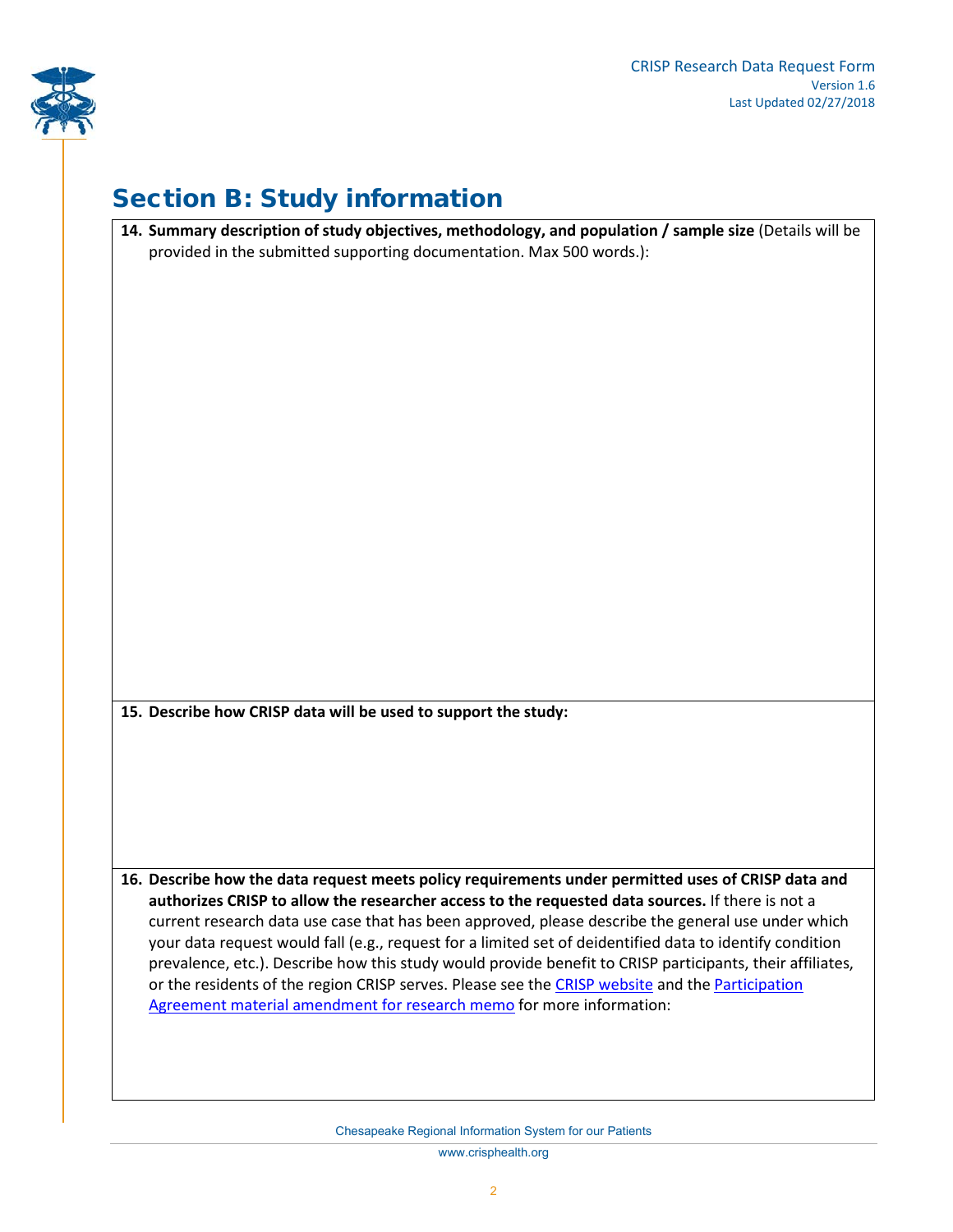

# Section C: Type and frequency of data requested

*17. Check all that apply:*

| We will submit panels of demographic information of enrolled patients/subjects in research<br>study - required for studies involving specific individuals who have consented to participate.                                                                                                                                                                                                                                                                     |
|------------------------------------------------------------------------------------------------------------------------------------------------------------------------------------------------------------------------------------------------------------------------------------------------------------------------------------------------------------------------------------------------------------------------------------------------------------------|
| Self-Loading (As Needed)<br>Frequency of panel submission containing additions, deletions or changes:                                                                                                                                                                                                                                                                                                                                                            |
| Data submission method: Self-Loader                                                                                                                                                                                                                                                                                                                                                                                                                              |
| Other Method:                                                                                                                                                                                                                                                                                                                                                                                                                                                    |
| Check if information on the research subjects' participation in this study should be blocked<br>from appearing to other CRISP users (in the Clinical Query Portal or in other data feeds).                                                                                                                                                                                                                                                                       |
| We would like access to the Clinical Query Portal - provides the ability to search study participant<br>information through a web-based portal throughout the duration of the study.<br>Number of users to access data (each user must have separate credentials):                                                                                                                                                                                               |
| We would like to receive Encounter Notification Service (ENS) alerts - provides real-time<br>notifications when study participants are admitted, discharged, or transferred to, from, or within a<br>hospital and other care settings<br>Number of users to access data (each user must have separate credentials):                                                                                                                                              |
| We would like CRISP to link data to HSCRC Case Mix Data - you must first submit a data request<br>to HSCRC for evaluation. Check the CRISP data requested (if selecting geocodes, select the least<br>granular level of aggregation required for your study:<br>Master Patient Index linking across facilities<br>Geocode data at the <b>Census Block</b> level<br>Geocode data at the Census Block Group level<br>Geocode data at the <b>Census Tract</b> level |
| Other data request (Describe in detail in question 15 or an additional attachment the data set or<br>data access you are requesting and the timeframe (start and stop dates, frequency of data release,<br>etc.) of the data request. Note that CRISP may not currently have the capability of fulfilling the<br>request as described.)                                                                                                                          |

## Section E: Required documentation

The following documentation is required for the data request to be reviewed. Please submit this documentation with the data request form. Note that the Institutional Review Board (IRB) must meet the requirements in [COMAR 10.25.18.02\(31\)](http://www.dsd.state.md.us/comar/comarhtml/10/10.25.18.02.htm) and [subsection .10.](http://www.dsd.state.md.us/comar/comarhtml/10/10.25.18.10.htm)

 IRB approval letter for the study *(or a waiver of patient authorization letter from the IRB in accordance with HIPAA if the disclosure will not involve patient consent)*. This approval should demonstrate that the IRB was informed or made aware of the study's access of patient data through CRISP.

 $\Box$  IRB-approved protocol.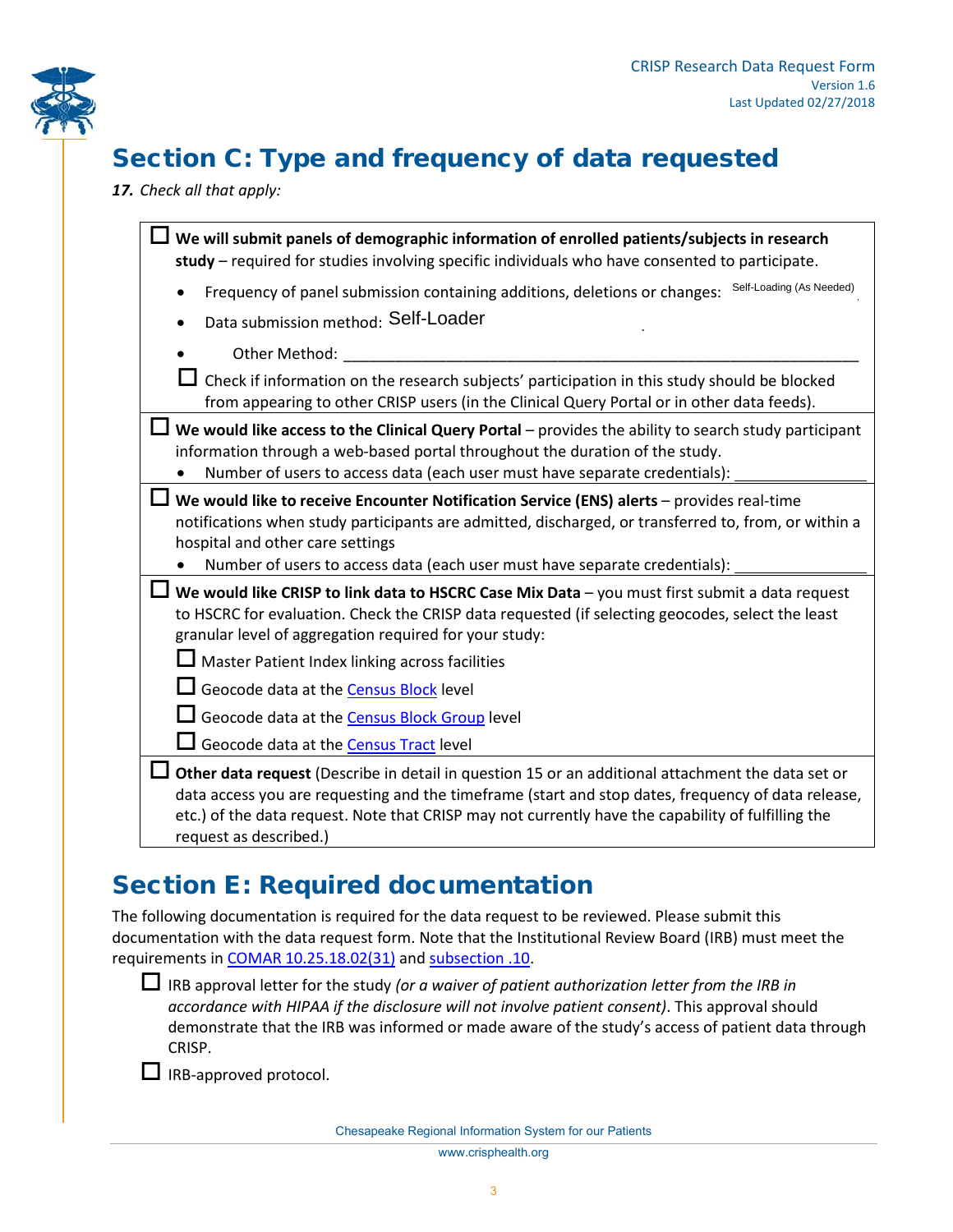

 $\Box$  IRB-approved data security plan that describes whether protected health information (PHI) or personally identifiable information (PII) will be obtained and, if so, how it will be stored and transferred. This plan should describe the researcher's plan for secure data transfer, storage, and management, user access and credentialing, data retention and destruction policies, and data breech or data loss management policies. Plan must provide information about how the organization binds all members (i.e., organizations, individual staff) of research team to specific privacy and security rules in using sensitive data files. Provide the names of the security plan documents included with this data use request.

 $\Box$  IRB-approved consent form(s), including a statement that the participant explicitly allows their information to be accessed through CRISP for the research. The statement should describe the methods of obtaining explicit, fully informed, opt-in consent. The following suggested language is acceptable for inclusion in a subject consent form:

*By participating in this study, you agree that researchers may receive copies of any of your medical treatment and test records that are available through the Chesapeake Regional Information System for our Patients (CRISP). CRISP is a health information exchange that supports the sharing of patient health information among health care providers such as doctors, hospitals, laboratories, radiology centers, and other health care providers or facilities in Maryland, the District of Columbia, and other parts of the Mid-Atlantic region. More information about CRISP, including information about your right to decline to make your medical records available through CRISP, can be found at www.crisphealth.org. You understand that, if you choose to opt out of CRISP, CRISP will no longer be able to provide data for the purpose of this research study.*

**18. List of supporting documentation.** Provide the document names of all supporting documents included with this data request.

IRB approval letter or waiver:

| IRB-approved study protocol: |  |  |
|------------------------------|--|--|
|------------------------------|--|--|

IRB-approved data security plan:

IRB-approved consent form:

Other supporting documents (document names and descriptions):

### Section F: Research update

 $\Box$  Researchers must submit a copy of the IRB approval renewal notice within 30 days of receipt from the IRB anytime the IRB approval is about to expire until the research study is closed.

E Researchers must notify CRISP immediately in the event of personnel changes requiring the addition or removal of credentialed users of CRISP data. Under no circumstances may individual credentials be passed from one individual to another. All users accessing CRISP data must be individually credentialed.

A signed Certificate of Data Destruction will be required upon conclusion of the study (if applicable).

Chesapeake Regional Information System for our Patients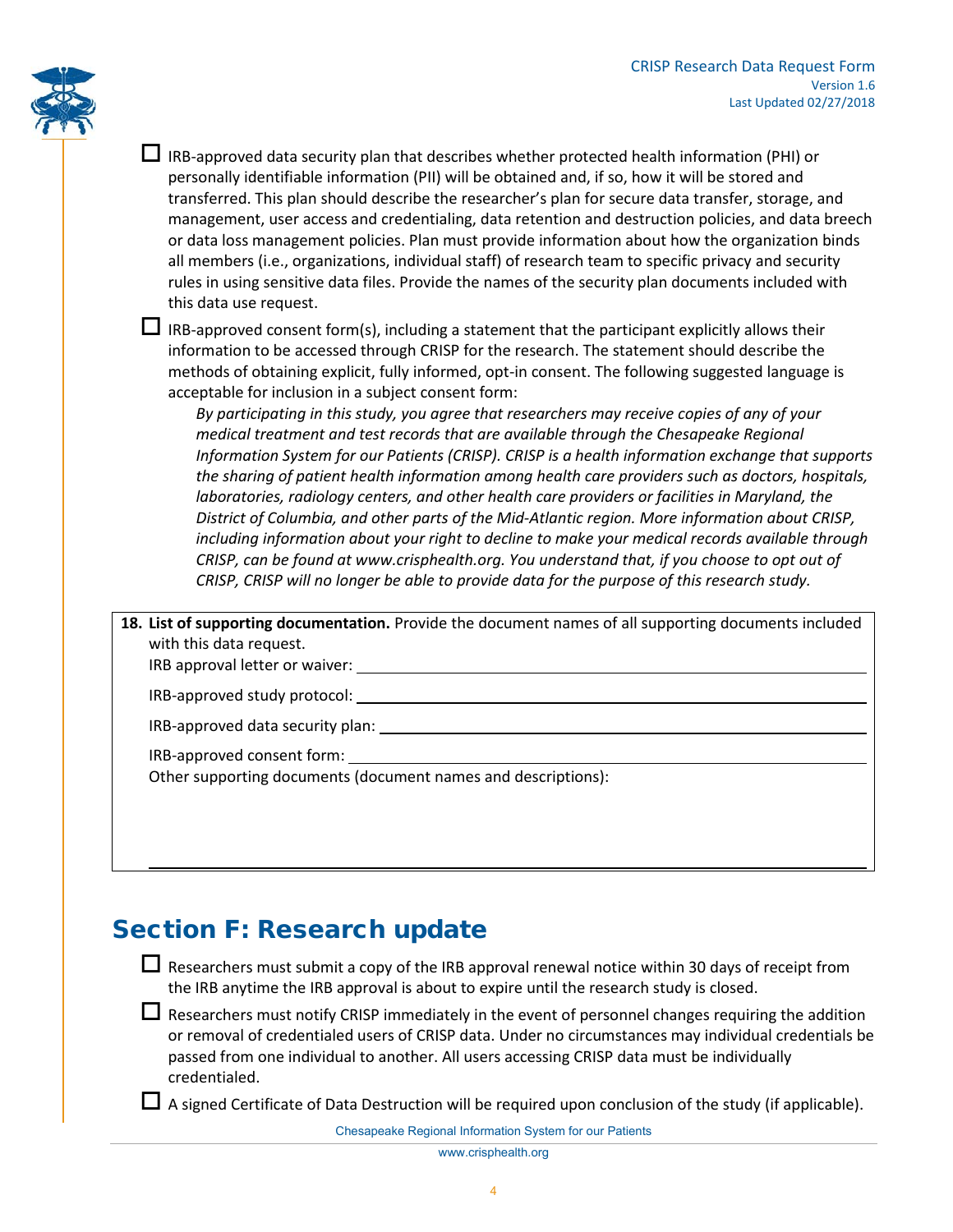

### Section G: Signature

By submitting this data request form, the Principal Investigator is acknowledging that the information provided is accurate to the best of his or her knowledge. He or she also understands that individuals accessing CRISP data will need to sign a data use agreement. **DO NOT SIGN INITIAL SUBMISSION.** CRISP will review your data request and return it to you for signature after review for completeness.

| PI signature: | Date signed: |
|---------------|--------------|
|               |              |

|  | For CRISP use only: |  |  |
|--|---------------------|--|--|
|--|---------------------|--|--|

**Request #:**

**Data cost estimate:**

**Approval status (by Research Subcommittee):**

**Describe provisional approval or revision requirements as needed:**

\_\_\_\_\_\_\_\_\_\_\_\_\_\_\_\_\_\_\_\_\_\_\_\_\_\_\_\_\_\_\_\_\_\_\_\_\_\_\_\_\_\_\_\_\_\_\_\_\_\_

Signed by:

Chair, CRISP Research Subcommittee

Date:

Chesapeake Regional Information System for our Patients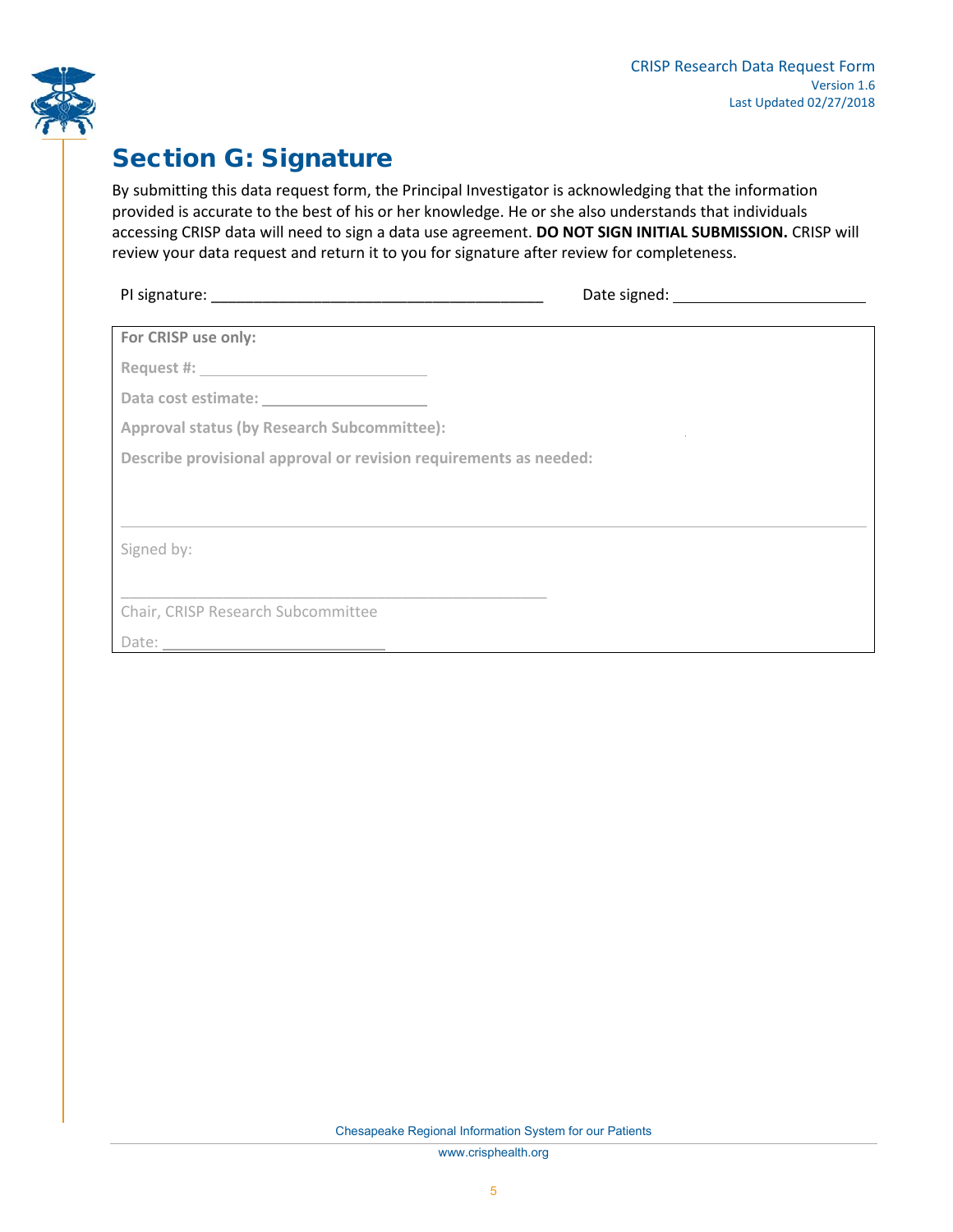

## **Overview**

CRISP is a regional health information exchange serving Maryland, the District of Columbia, and health care providers throughout the Chesapeake region. In 2016, the participants in the CRISP HIE approved research as a permitted use of data flowing through CRISP. This form is the first step for researchers to request access to data available through CRISP. **Data requests can only be submitted from an organization that has signed the CRISP Participation Agreement.** Upon approval, CRISP can provide researchers conducting studies access to a rich set of clinical information for Maryland patients available from organizations participating in CRISP's health information exchange. Before submission, research requests must have been approved or reviewed by an established Institutional Review Board (IRB) from a CRISP participating organization.

CRISP currently supports research under two approved use cases. Over time, we intend to expand the uses we can support. Please follow the links to find the documents related to each use case and the services we provide to support each use case:

- [Use Case for IRB-Approved, Patient-Consented Research](https://crisphealth.org/policies/) Approved November 8th, 2016
	- o [Encounter Notification Service \(ENS\)](https://crisphealth.org/services/encounter-notification-services-ens/) After the researcher securely submits a panel of consented research subjects to CRISP, patients are matched to our Master Patient Index (MPI). Each time a patient has an encounter with a hospital, emergency department or ambulatory facility sharing encounter data with CRISP, the researcher will receive real-time notices of the encounter, admission or discharge via a browser-based tool[, ENS PROMPT.](https://youtu.be/0uVuzBYmdjw)
	- o [Clinical Query Portal](https://crisphealth.org/services/crisp-clinical-query-portal/) After the researcher securely submits a panel of consented research subjects to CRISP, the researcher can query each individual patient and access all the available clinical content from more than 280 data sources including all acute care hospitals in Maryland and DC, laboratories, radiology centers, long-term care facilities, ambulatory providers, and others. Researcher activities on the portal are monitored and audited to ensure that only consented patients are accessed.
- [Combining CRISP Patient Identifiers and Geocoding Data with HSCRC Case Mix Data](https://crisphealth.org/policies/) for Research Approved March 8th, 2017
	- o [HSCRC Case Mix with CRISP Patient Identifiers and Geocodes](http://www.hscrc.maryland.gov/Pages/hsp-data-request.aspx) The Health Services Cost Review Commission (HSCRC) provides researchers access to various de-identified case mix data sets on Maryland hospital charges and clinical information. CRISP manages the case mix data and can combine the CRISP MPI and census block level geocodes to the data based on the patient's last known address. Adding the MPI links data on an individual patient across facilities. To obtain access to the Case Mix data, researchers must first submit a request to [HSCRC,](http://www.hscrc.maryland.gov/Pages/hsp-data-request.aspx) which will evaluate it and work with CRISP to determine whether this request also needs to be completed. HSCRC and CRISP work together to review, approve and fulfill these requests.

We currently do not offer bulk data sets on cohorts of subjects, but are developing this capability. If you have a research need that we cannot currently accommodate, you are still welcome to inquire and explain your need to us. We will not be able to approve such requests until our current capabilities have been expanded, but it helps us plan our priorities for expanding our research capabilities. Before submitting this form, we encourage you to contact us to describe your research project so we can give you an informal assessment of how it aligns with our current offerings. Please contact Dr. Ross D. Martin, Program Director, Research and Transformation, at [ross.martin@crisphealth.org](mailto:ross.martin@crisphealth.org) or 202-697-3077. Include a brief description of your study and the data you are seeking from CRISP.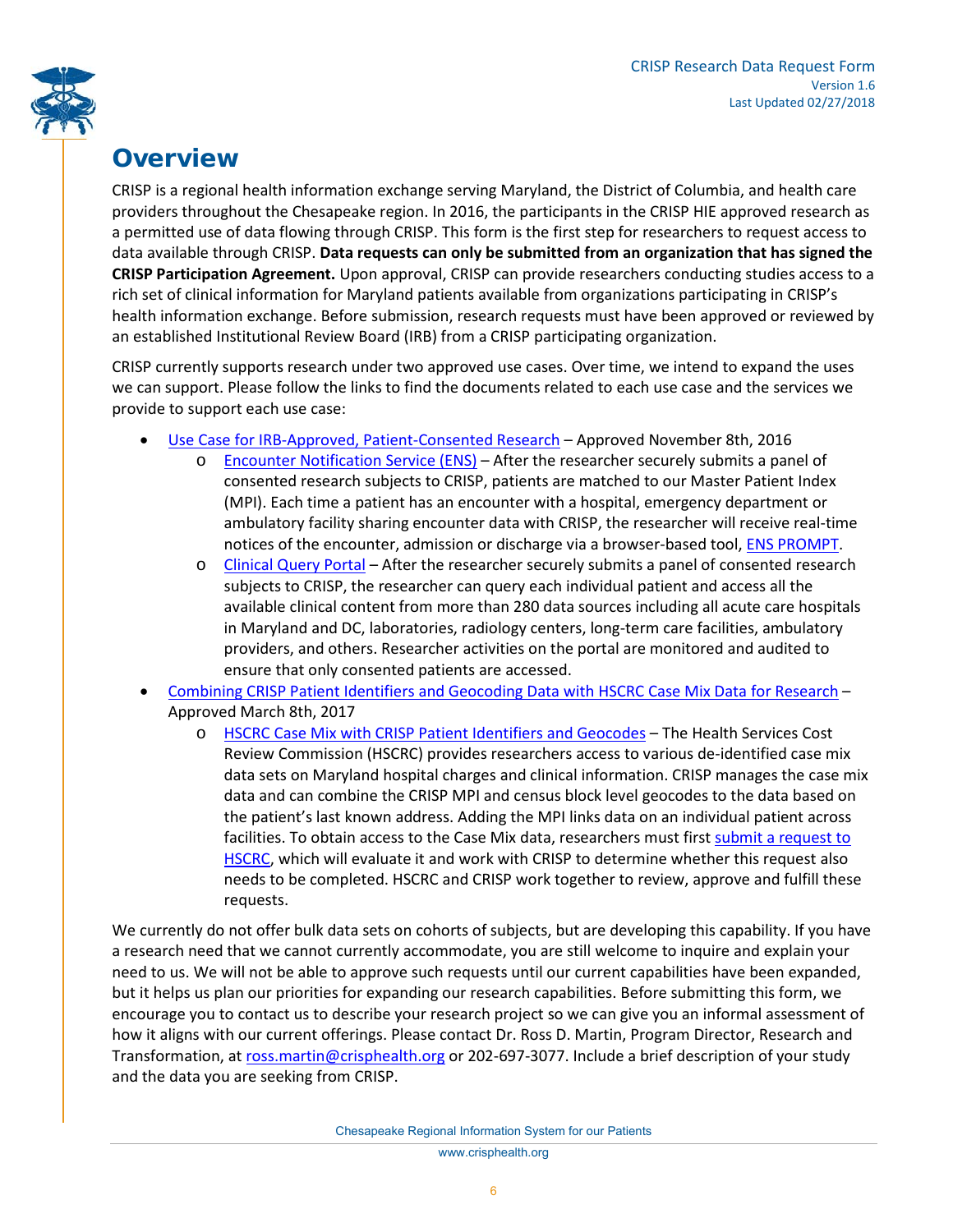

When complete, please submit this form as an unsigned PDF to [research@crisphealth.org.](mailto:research@crisphealth.org) We will review it to make sure it is complete, then return it to you for your electronic signature.

#### Please complete this form in its entirety. Missing information will delay the review process.

#### Next steps

#### *Review Process*

Once the data request form is submitted, it is reviewed internally at CRISP for completion and technical feasibility. The review process should take 30-45 days from the time the request is submitted (longer if additional information is required or if we receive an unexpected volume of requests). The requestor will be contacted for any further clarifications needed and will be notified if the request cannot be approved at that time.

If all information is available, the Principal Investigator may be invited to present the research study to the CRISP Research Subcommittee, which will then deny, approve or request revisions to the data use request. If the request is approved, the Principal Investigator will be contacted by CRISP with steps to start the implementation process.

#### *Data Access Fees*

CRISP will charge data requestors a fee for data access in a cost recovery fashion to ensure the sustainability of our support for research. The fees listed below are for FY2018. These fees are subject to change and the costs below should be used as guidance. The pricing model includes a 4% annual rate adjustment. Upon review, CRISP will provide an estimate of these costs and inform the Principal Investigator. As a guideline, we charge a blended rate of \$155 per hour for custom data prep and extraction services; \$85 per hour for credentialing and data access set up; \$125 per hour for account management. For requests involving basic access to the Clinical Query Portal or the Encounter Notification Service, please use the following estimates for budgeting and for grant requests. The cost estimator tool is available at [https://crisphealth.org/information-for-researchers/:](https://crisphealth.org/information-for-researchers/)

#### Initial Set Up, Annual Maintenance, and Close Out

All approved data requests require a \$1,875 set up fee to covers the initial data request review, approval and processing; initial user training, and accounting services. The annual maintenance fee of \$1,250 per year (including the first year, covers annual project review, ongoing customer support services and annual audit. The project closeout fee of \$1,875 covers final audit, final review, reporting and project closeout.

#### Patient/Subject Panel Set-Up

All data requests involving access to the CRISP Clinical Query Portal or the Encounter Notification Service require the submission of a panel of subjects that include identifiers for matching to the CRISP master patient index. Initial panel setup is \$340. Subsequent panels, if needed (to add or delete subjects from the cohort), are \$170 each. For more frequent panel updates, we can provide more detailed methods for submitting panel changes.

#### Credentialed User Set-Up

Each individual accessing either the CRISP Clinical Query Portal or the Encounter Notification Service must be credentialed and verified by CRISP. This process involves establishing identification and professional credentials. Users must be sponsored by a signatory of the Participation Agreement. CRISP will charge \$170 for each credentialed researcher who will be accessing CRISP data.